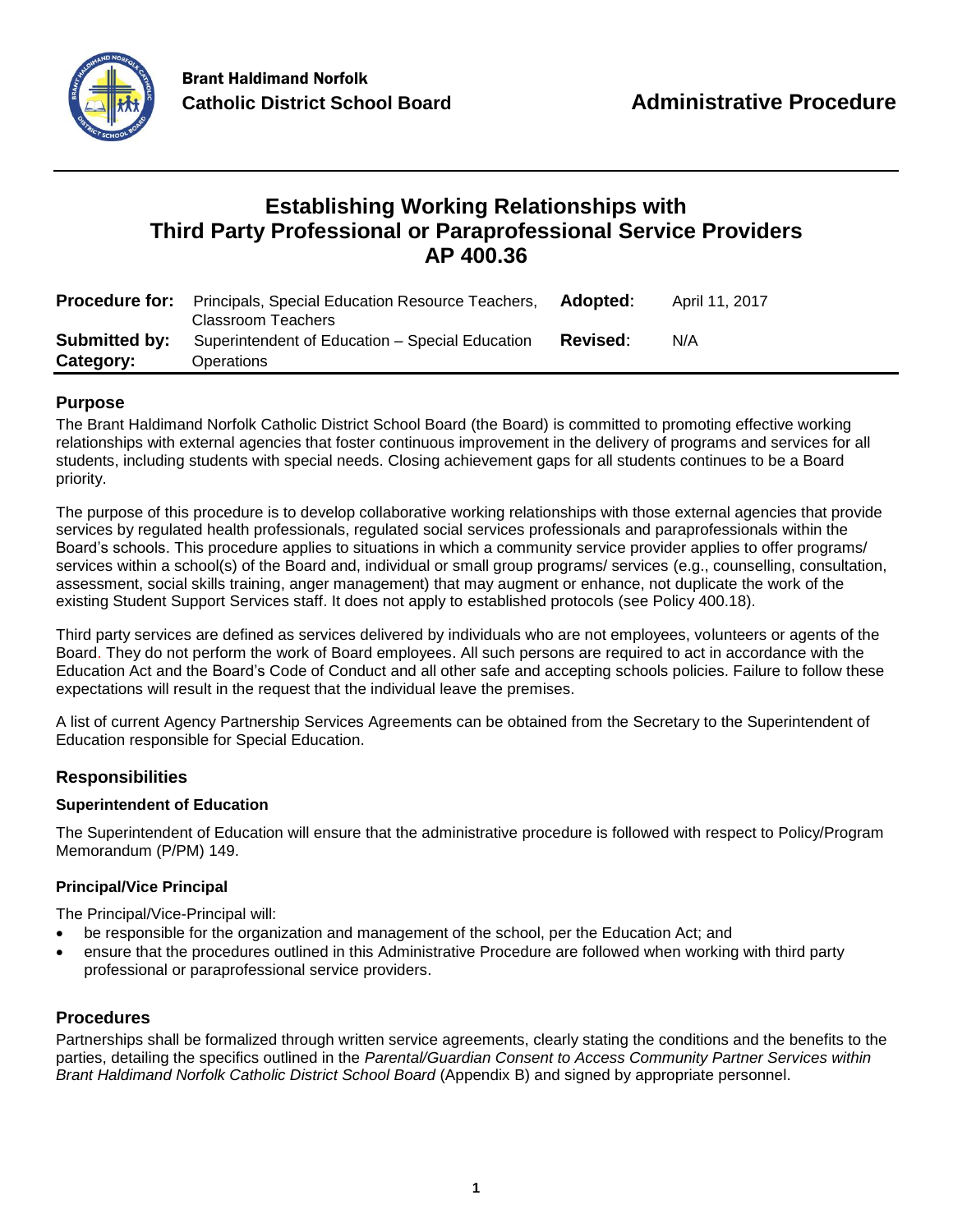

# **1.0 Process**

- 1.1 A request for service is initiated either by school staff or by a parent/guardian for a student to have access to external services provided by a professional (see Appendix A - *Procedure for External Service Providers*).
- 1.2 Consent/ Confidentiality- Before any service is provided in the school, it is important that written consent be obtained by school personnel (e.g., Principal, SERT, ABA Lead, Student Support Services ) from parent(s)/guardian(s) if the student is under 18 years of age, and from students themselves if they are over the age of 16 years. All outside organizations/ individuals requesting direct access to work with students within a school or classroom setting, on more than one occasion, must have a completed *Parental/Guardian Consent to Access Community Partner Services within Brant Haldimand Norfolk Catholic District School Board* (Appendix B).
- 1.3 Informed consent for the student to participate in and receive service(s) is completed between the agency delivering the service and the student. The agency will maintain the record of service and will deliver services confidentially to the student in accordance with legal requirements. Questions may be directed to the agency for further clarification
- 1.4 If the service providers require access to specific student information, a completed *Authorization for Exchange of Information* (Appendix C) must be completed and confidentiality will be maintained.
- 1.5 Where a Partnership Service Agreement is not in place, a *Partnership Service Agreement* (Appendix D) will be prepared after the proposed program has been reviewed by the Board and found to be consistent with the Board's policies and procedures and then forwarded to the organization/individual for signature. A list of current Agency Partnership Service Agreements can be obtained from the Secretary to the Superintendent of Education responsible for Special Education.
- 1.6 The organization/individual must return the *Partnership Service Agreement* with Certificate of Liability Insurance and ensure all third party professional or paraprofessional service providers' staff have been screened for Police Records; including vulnerable sector queries before being permitted to work within schools of the Board and that annual offence declarations are submitted to the appropriate supervisor on a regular basis. The agency shall provide, at the request by the Board, written documentation satisfactory to confirm such compliance as per the Board's Policy 300.15, Section B - Criminal Background Checks for Service Providers and Section C - Criminal Background Checks for Others Having Direct and Regular Contact with Students.
- 1.7 The appropriate Superintendent *will sign the Partnership Service Agreement*, with a copy returned to the organization/individual once the required documentation has been received.
- 1.8 The organization/individual will receive approval for the program to commence once all documentation has been received and is subject to the approval of the principal at each proposed location.
- 1.9 It is the responsibility of both parties to ensure that all of their pertinent staff have a copy of any agreement and adheres to its guidelines and intent.
- 1.10 Organization/individuals who have a signed *Partnership Service Agreement* will have the opportunity to renew their agreements annually. Organizations/ individuals will be invited to submit any proposed changes to their existing agreements. The amended agreement will be returned for signature. The signed amended agreement will be returned with updated documentation including criminal background checks and current certificate of liability insurance.
- 1.11 The Secretary to the Superintendent of Education for Special Education will file the original signed agreement.
- 1.12 The Board is not responsible for any loss arising from any act or omission on behalf of the partnership organization.
- 1.13 All partnerships must be transparent, with expectations and timelines clearly articulated within the project plan.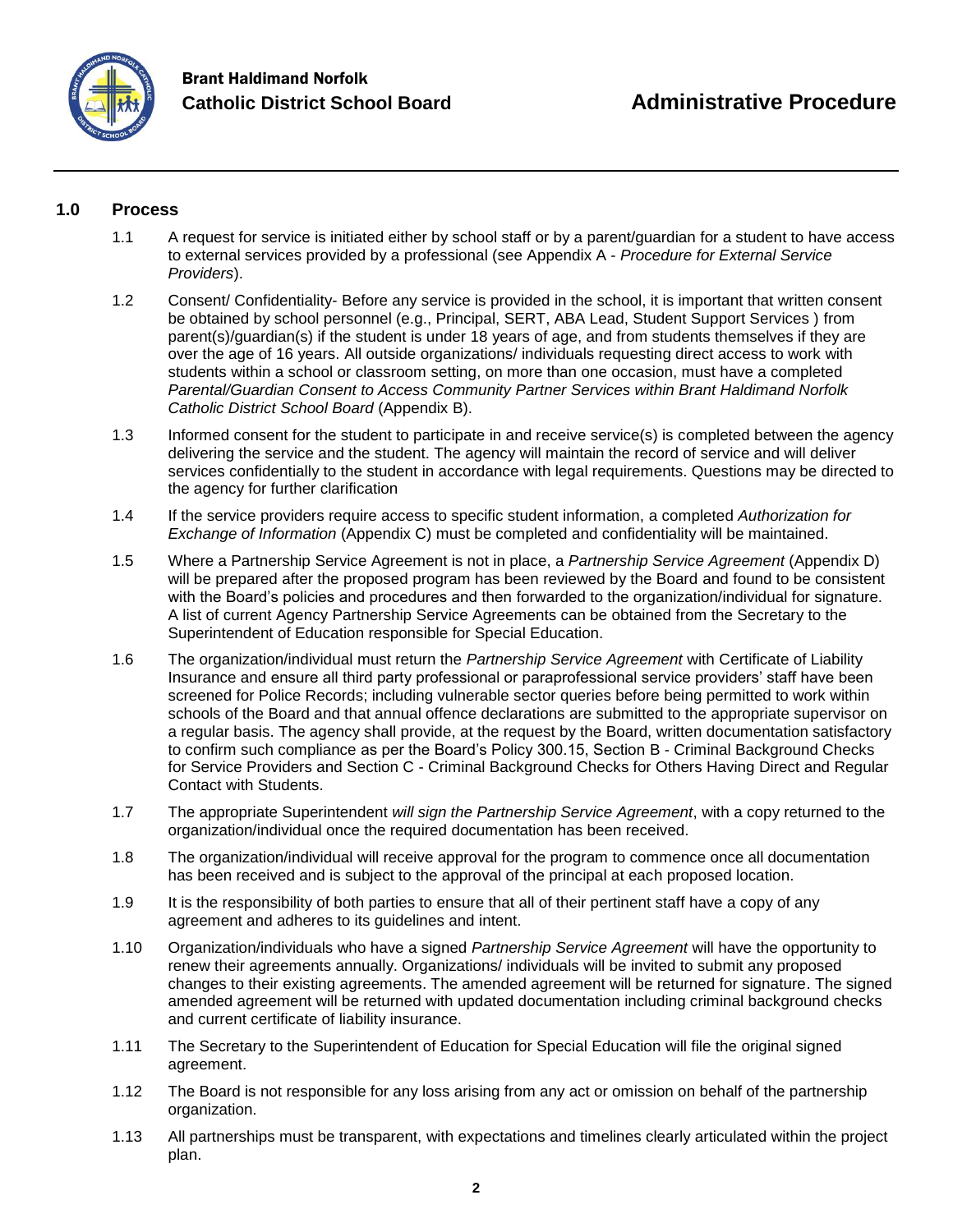

- 1.14 Governance of the schools will remain firmly and clearly with the trustees and administrators of the Board and all agreements will follow Board policy.
- 1.15 There shall be a clear statement of the nature and intent of the partnership with appropriate means of disengagement through a Memorandum of Agreement signed by both (or all) parties.

# **2.0 On Arrival at School**

- 2.1 When entering the school on any occasion, the external professional or paraprofessional service provider must sign in at the school office, present agency identification and wear board visitor identification.
- 2.2 When a visit to the school has been scheduled for a mutually convenient time, the external professional or paraprofessional service provider should ensure that his/her visit agrees with the agreed-upon schedule.

# **3.0 Possible Outcomes**

## 3.1 Consultation

- i. Principal, parent/guardian, professional or paraprofessional service provider, school personnel and central staff personnel meet at the school on a mutually convenient day and time.
- ii. Principal reviews procedures for involvement of professional or paraprofessional service provider, the roles of the Principal, school staff, central staff personnel and the parent/guardian, as well as the purpose and focus of the meeting.
- iii. Professional or paraprofessional service provider shares information about student, which has been gained through assessment, counseling, therapy, etc.
- iv. Information is discussed by those in attendance at the meeting.
- v. Based on the information provided and the ensuing discussion, the Principal determines the need for:
	- development of, or change to, the student's IEP;
	- an observation and/or a demonstration by the third party; and
	- future meetings and frequency of those meetings.

#### 3.2 Observation

- i. If observation has been agreed to, it will be done in the school setting with pertinent staff involved.
- ii. Classroom observation will be kept to a minimum at the discretion of the teacher or/or principal.
- iii. Professional or paraprofessional service providers are limited to arrival at school on the appropriate day and time.
- iv. Principal reviews observation procedures with professional or paraprofessional service provider and approves observation form/format to be used.
- v. If a professional or paraprofessional service provider fails to comply with the Board's procedures, access is denied.
- vi. The professional or paraprofessional service provider conducts observation for agreed-upon length of time.
- vii. Any school observations/impressions to be included in the written report should be reviewed by the principal or teacher prior to finalization and distribution of the final report.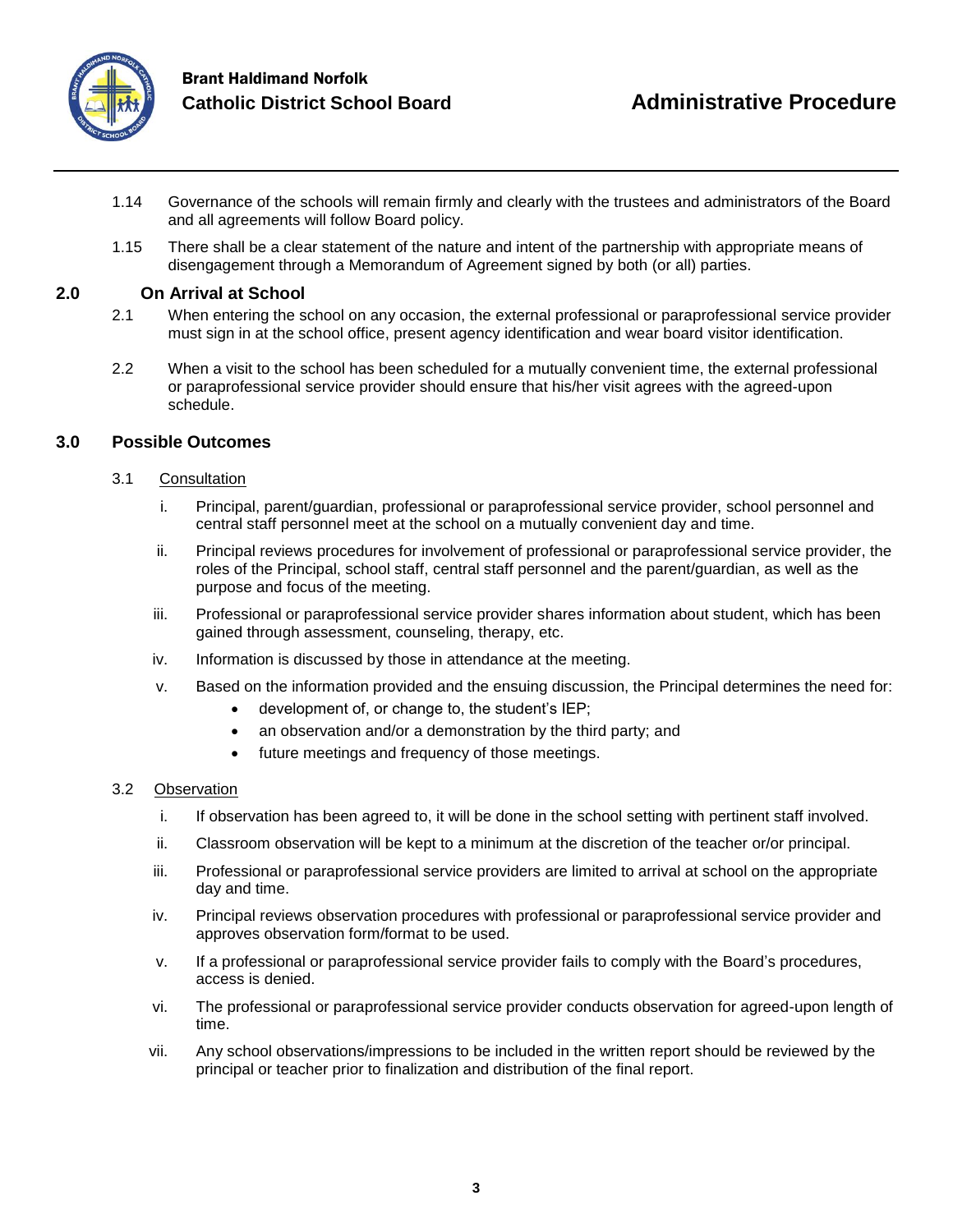

## 3.3 Demonstration

- i. Demonstration may be done in the classroom or outside of the classroom.
- ii. Staff, in collaboration with the professional or paraprofessional service provider, determine:
	- the date and time of the demonstration;
	- the school/Board personnel to be involved;
	- the strategy/technique to be demonstrated;
	- the goal of the demonstration session; and
	- the process of implementation of demonstrated strategy/technique.
- iii. Professional or paraprofessional service provider arrives at school on appointed day and time.
- iv. Principal reviews demonstration procedures with the professional or paraprofessional service provider, as well as the role of the Principal, school personnel and Board staff.
- v. If a professional or paraprofessional service provider fails to comply with Board procedures, demonstration is not conducted.
- vi. A professional or paraprofessional service provider conducts a demonstration and answers questions which school personnel and/or Board staff may have about the strategy/technique.
- vii. Based on the discussion of the demonstration, Principal determines if the strategy/technique may be used by the school personnel and, therefore, becomes a component of the student's IEP, where appropriate.
- viii. A written summary of the proceedings of the demonstration, including the names of those in attendance, decisions made and plans for follow up will be distributed by the Principal to all those in attendance.
- ix. Principal may ask a member of the central staff to attend the demonstration and to give advice concerning the appropriateness of the strategy/technique, which the professional or paraprofessional service provider is demonstrating for use in the school context.
- 3.4 Direct Service

In a few cases, short term, direct counselling, and/or intervention is provided for students by professional or paraprofessional service providers in the school setting.

#### 3.5 Transition Planning and Support

The community professional or paraprofessional service provider will work collaboratively with Board staff to promote the successful transition to the school setting for students with complex needs and/or those returning from care and treatment programs.

# **Definitions**

## **Third Party Procedures**

The professional or paraprofessional service providers in these cases could include, but are not limited to, Behaviour Consultants, Child and Youth Counsellors, Early Interventionists, Educational Assistants, Family Service Workers, ABA Therapists/Experts, Physiotherapists, Psychologists, Nurses, Occupational Therapists, Reading Specialists, Social Workers, Speech-Language Pathologists, etc.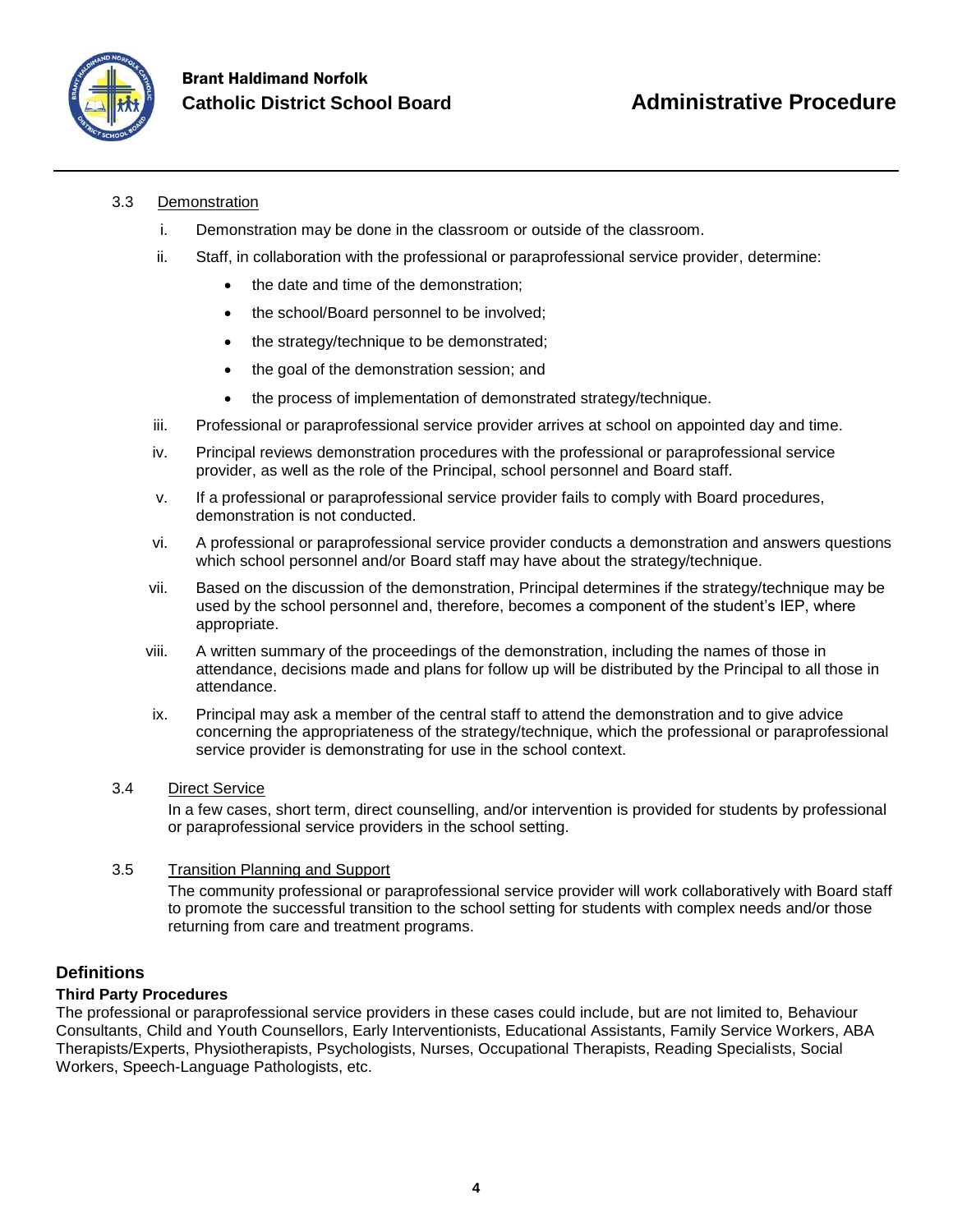

# **Appendices**

- Appendix A Procedure for External Service Providers
- Appendix B Parental/Guardian Consent to Access Community Partner Services within Brant Haldimand Norfolk Catholic District School Board
- Appendix C Authorization for Exchange of Information
- Appendix D Partnership Service Agreement

# **References**

Education Act *Provision of Health Support Services in School Settings* - P/PM 81 *Protocol For Partnerships With External Agencies for Provision of Services by Regulated Health Professionals, Regulated Social Service Professionals, and Paraprofessionals* - P/PM 149 *Incorporating Methods of Applied Behaviour Analysis (ABA) Into Programs for Students with Autism Spectrum Disorders (ASD)* – P/PM 140 Municipal Freedom of Information and Protection of Privacy Act Personal Health Information Protection Act Freedom of Information and Protection of Privacy BD-2031 BHNCDSB Special Education Plan

Criminal Background Checks 300.15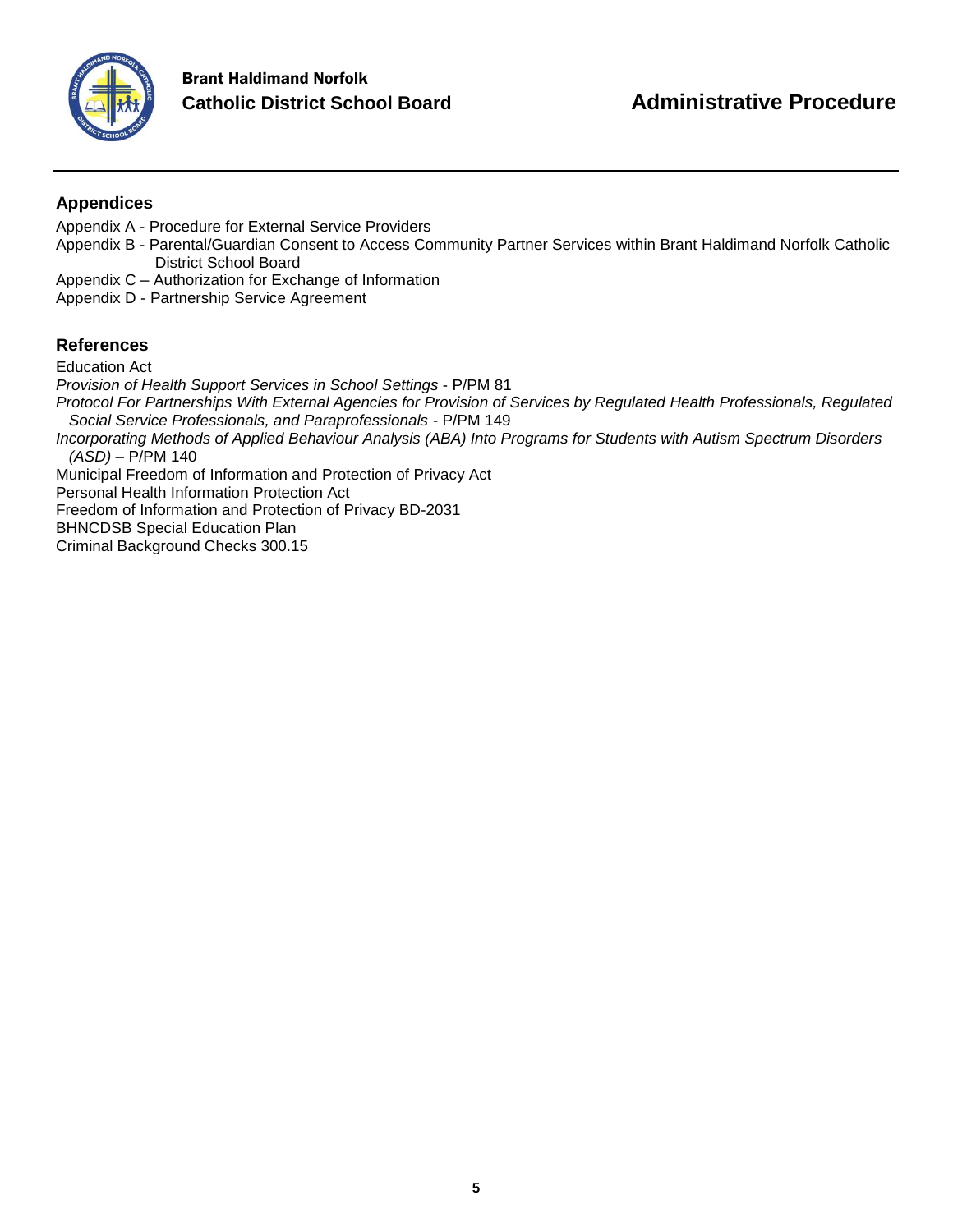

#### **APPENDIX A**

# **Procedure for External Service Providers**



| <b>Possible Outcomes</b>                                                            |                                                                                                                       |  |  |  |
|-------------------------------------------------------------------------------------|-----------------------------------------------------------------------------------------------------------------------|--|--|--|
| <b>Consultation</b>                                                                 | Meeting with school and Board staff<br>$\bullet$<br>Share information<br>$\bullet$                                    |  |  |  |
| Observation<br>2 <sup>1</sup>                                                       | School/Board staff may be present<br>٠<br>Observations/impressions reviewed with<br>$\bullet$<br>teacher or principal |  |  |  |
| <b>Demonstration</b><br>3.                                                          | Done inside or outside the classroom<br>$\bullet$                                                                     |  |  |  |
| 4. Direct Service (Only applicable for<br><b>Publicly Funded Service Providers)</b> | Short term duration<br>$\bullet$<br>Share information<br>$\bullet$                                                    |  |  |  |
| <b>Transition Support</b><br>5.                                                     | Support for transitioning to school<br>$\bullet$<br>Return from care and treatment centres                            |  |  |  |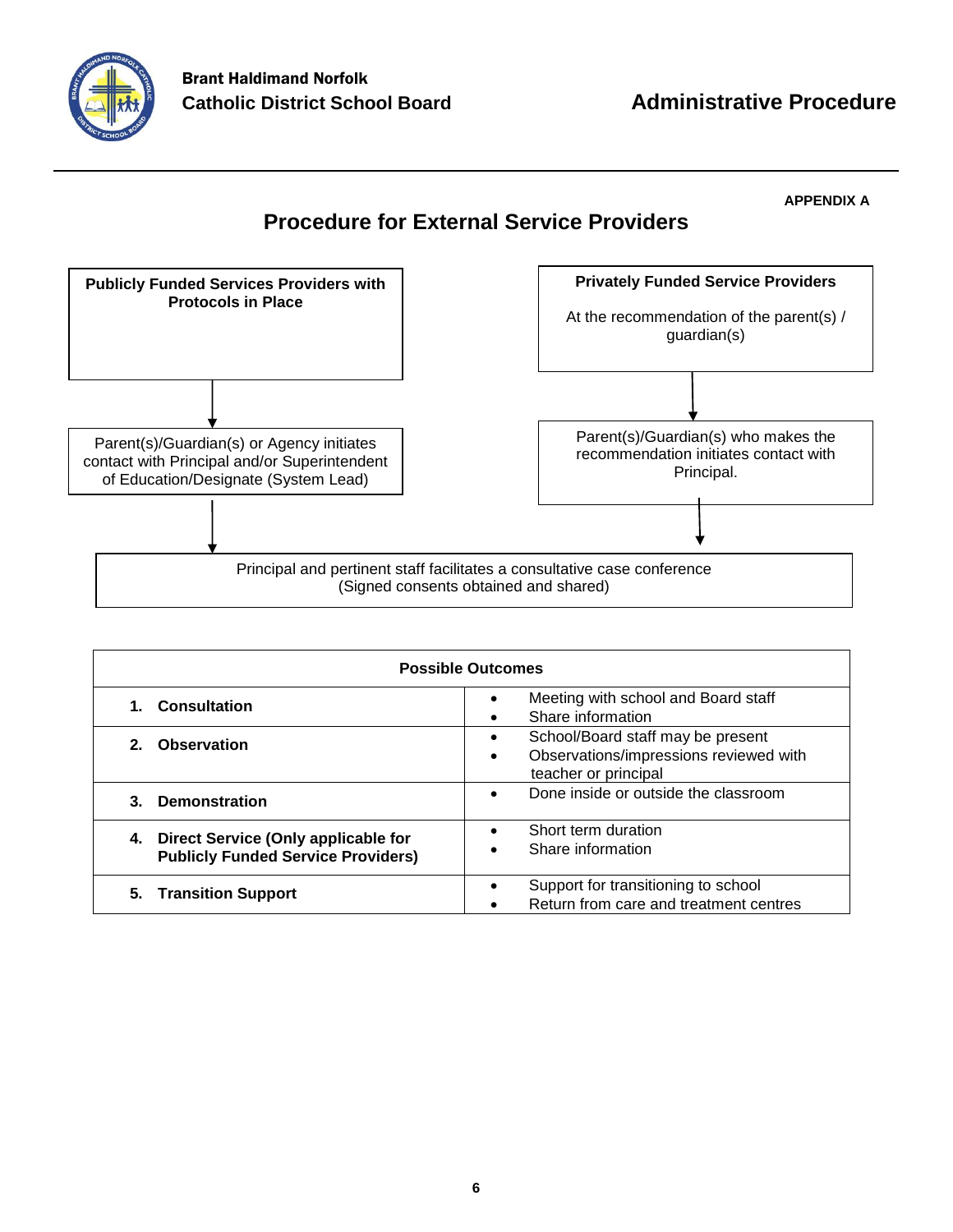

**Appendix B**

# **Parental/Guardian Consent to Access Community Partner Services within Brant Haldimand Norfolk Catholic District School Board**

The Brant Haldimand Norfolk Catholic District School Board facilitates access for students to select community partner services for the purposes of supporting students in accessing personal well-being support.

I/we, Student Name, Parent(s)/Guardian Name(s), agree to Student Name, Student Name,

Date of Birth, to access service from the following agency during the school day:

# **Please check selections**

# **Brantford and Brant County Services**:

- CONTACT Brant information, referral and screening for mental health and well-being services
- John Howard Society of Hamilton, Burlington & Area- independent restorative practices facilitator, facilitate formal circles, coordinate and establish school circles, engaging at risk youth ages 12 to 21 engaged in conflict
- St. Leonard's Community Services integrated crisis services, counselling services for youth related to mental health and well-being and/or addictions
- □ Young Women's Program through Sexual Assault Centre of Brant healthy relationship focused counselling services for well-being and support
- Woodview Mental Health & Autism Services mental health and well-being counselling support programs
- **Other: Other: Other: Other: Other: Other: Other: Other: Other: Other: Other: Other: Other: Other: Other: Other: Other: Other: Other: Other: Other: Other: Other: Other: Other**

## **Haldimand and Norfolk County Services**:

- CONTACT Haldimand-Norfolk REACH information, referral and screening for mental health and well-being services
- Community Addiction and Mental Health Services (CAMHS) of Haldimand and Norfolk counselling services for youth related to mental health and well-being and/or addictions
- Haldimand-Norfolk REACH- crisis support and mental health and well-being counselling support programs
- Haldimand and Norfolk Women's Services healthy relationships focused counselling services for well-being and support
- John Howard Society of Hamilton, Burlington & Area- independent restorative practices facilitator, facilitate formal circles, coordinate and establish school circles, engaging at risk youth ages 12 to 21 engaged in conflict
- $\Box$  Other:  $\_\_\_\_\_\_\_\$

# **Aboriginal Services - Brant, Haldimand, Norfolk:**

- Six Nations of the Grand River Child and Family Services, Child and Youth Mental Health Program- mental health and well-being counselling support programs
- **Other:**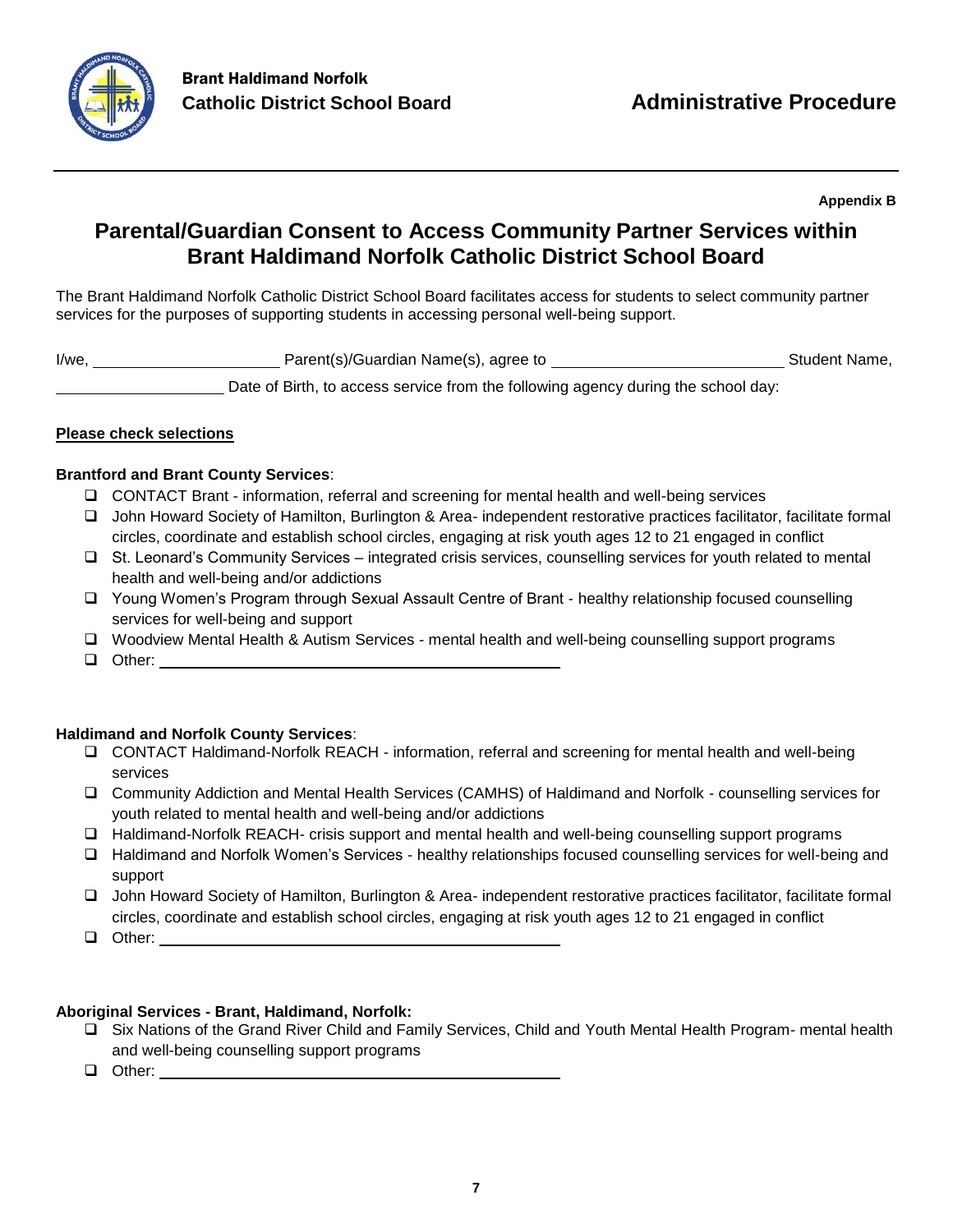

# **My child may participate in services during**:

- $\Box$  Instructional time
- **D** Nutrition Times
- $\Box$  Before or After School, within regular school day 8:30 am to 4:30 pm

#### **Consent Process**:

Informed consent for the student to participate in and receive service(s) is completed between the agency delivering the service and the student. The agency will maintain the record of service and will deliver services confidentially to the student in accordance with legal requirements. Questions may be directed to the agency for further clarification.

| <b>Parent/Guardian Name:</b> |                             | <b>Parent/Guardian Signature:</b>                   |
|------------------------------|-----------------------------|-----------------------------------------------------|
| Date:                        | <b>Consent valid until:</b> | If not indicated, until the end of the school year. |

*c: OSR - Original copy; parent copy available upon request*

#### **Information Collection Authorization**

*Notice of Collection: The personal information you have provided on this form and any other correspondence relating to your involvement in our programs is collected by the District School Board under the authority of the Education Act (R.S.O. 1990 c.E.2) ss. 58.5, 265 and 266 as amended and in accordance with Section 29(2) of the Municipal Freedom and Protection of Privacy Act, 1989.The information will be used to register and place the student in a school, or for a consistent purpose such as the allocation of staff and resources and to give information to employees to carry out their job duties. In addition, the information may be used to deal with matters of health and safety or discipline and is required to be disclosed in compelling circumstances or for law enforcement matters or in accordance with any other Act. The information will be used in accordance with the Education Act, the regulations, and guidelines issued by the Minister of Education governing the establishment, maintenance, use, retention, transfer and disposal of pupil records. If you have any questions, please contact the school principal and/or the Freedom of Information Officer, Brant Haldimand Norfolk Catholic District School Board, 322 Fairview Drive, Brantford, ON, N3T 5M8 (Telephone 519-756-6505, Ext. 234)*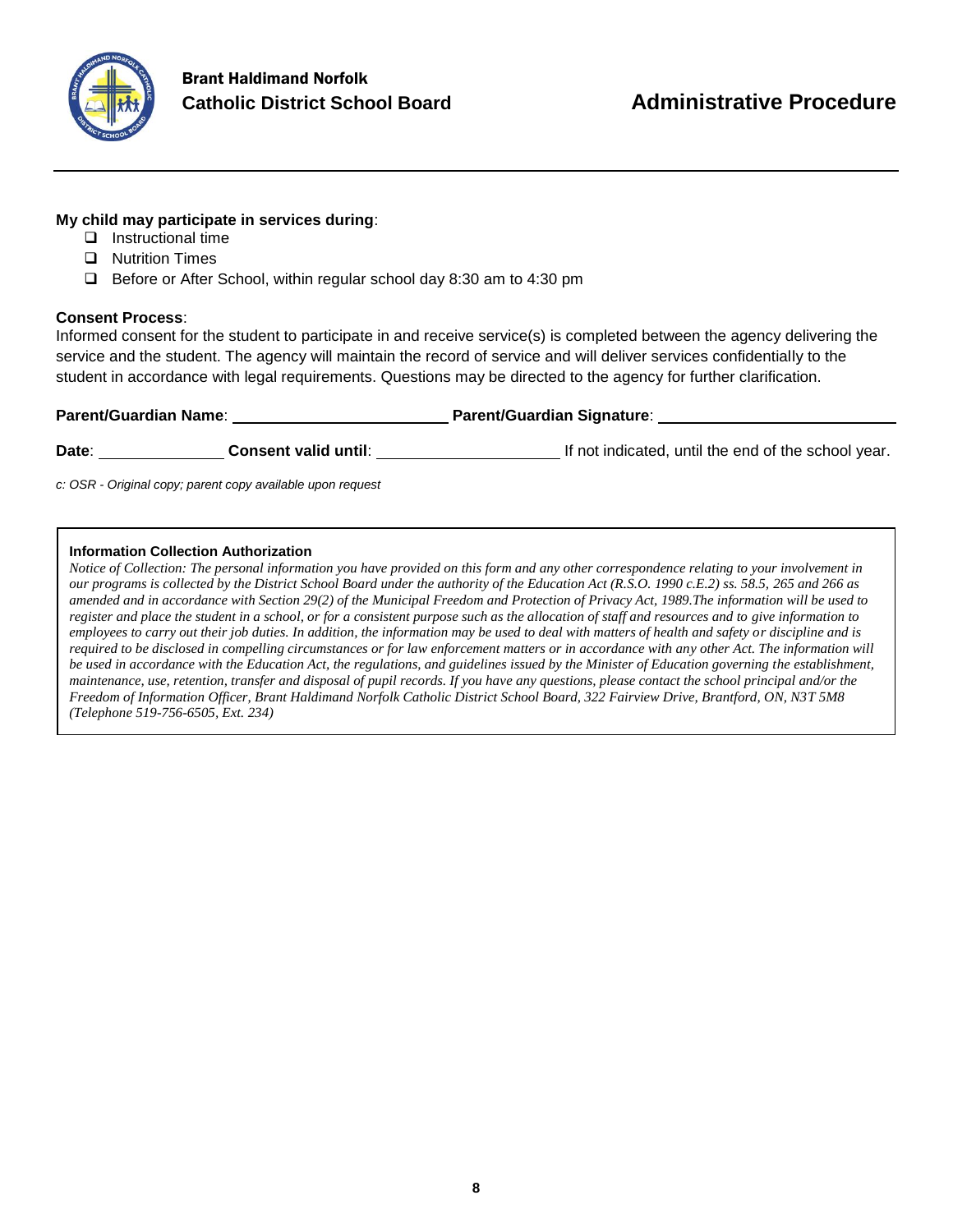

**Appendix C**

# Authorization for Exchange of Information

| Student:                                                                                                                                                                                                                                                                                                                                                                                                                                                                                                                                                                                                                                                                                                                                                                                                                                                                                                                                                                                                                                                                                                                                                                                                                                                                                                                                                                                                                  | Date of Birth:                                                                                           |  |  |  |
|---------------------------------------------------------------------------------------------------------------------------------------------------------------------------------------------------------------------------------------------------------------------------------------------------------------------------------------------------------------------------------------------------------------------------------------------------------------------------------------------------------------------------------------------------------------------------------------------------------------------------------------------------------------------------------------------------------------------------------------------------------------------------------------------------------------------------------------------------------------------------------------------------------------------------------------------------------------------------------------------------------------------------------------------------------------------------------------------------------------------------------------------------------------------------------------------------------------------------------------------------------------------------------------------------------------------------------------------------------------------------------------------------------------------------|----------------------------------------------------------------------------------------------------------|--|--|--|
| Student's current or last Brant Haldimand Norfolk Catholic District School:                                                                                                                                                                                                                                                                                                                                                                                                                                                                                                                                                                                                                                                                                                                                                                                                                                                                                                                                                                                                                                                                                                                                                                                                                                                                                                                                               |                                                                                                          |  |  |  |
| I, the undersigned parent or guardian (or student if 18 years or older,) authorize the Brant Haldimand Norfolk Catholic District School Board to:<br>Forward information concerning the above named student to:<br>(check one)<br>school board:                                                                                                                                                                                                                                                                                                                                                                                                                                                                                                                                                                                                                                                                                                                                                                                                                                                                                                                                                                                                                                                                                                                                                                           | Receive information concerning the above named student from the following professional person, agency or |  |  |  |
| Name:                                                                                                                                                                                                                                                                                                                                                                                                                                                                                                                                                                                                                                                                                                                                                                                                                                                                                                                                                                                                                                                                                                                                                                                                                                                                                                                                                                                                                     | Phone:                                                                                                   |  |  |  |
| Address:                                                                                                                                                                                                                                                                                                                                                                                                                                                                                                                                                                                                                                                                                                                                                                                                                                                                                                                                                                                                                                                                                                                                                                                                                                                                                                                                                                                                                  | City:                                                                                                    |  |  |  |
| <b>Postal Code:</b>                                                                                                                                                                                                                                                                                                                                                                                                                                                                                                                                                                                                                                                                                                                                                                                                                                                                                                                                                                                                                                                                                                                                                                                                                                                                                                                                                                                                       |                                                                                                          |  |  |  |
| The information I agree to release may be (check as many as apply):                                                                                                                                                                                                                                                                                                                                                                                                                                                                                                                                                                                                                                                                                                                                                                                                                                                                                                                                                                                                                                                                                                                                                                                                                                                                                                                                                       |                                                                                                          |  |  |  |
| Physio/Occupational Therapy<br>Psychological<br>Psychiatric<br>Social Work<br>Cognitive/Educational Assessment<br>Medical<br>Behavioural<br>Vision/Hearing<br>Speech and/or Language<br>Other (Specify):<br>I understand that any relevant information received by Brant Haldimand Norfolk Catholic District School Board will be shared with appropriate school<br>board staff as per the Freedom of Information and Protection of Privacy Act.<br>Signature of parent or guardian, or student if 18 years or older<br>Date<br>(UNLESS REVOKED, THIS PERMISSION IS VALID FOR ONE YEAR FROM DATE SIGNED.)                                                                                                                                                                                                                                                                                                                                                                                                                                                                                                                                                                                                                                                                                                                                                                                                                 |                                                                                                          |  |  |  |
| Distribution:<br>Parent / Guardian<br>OSR                                                                                                                                                                                                                                                                                                                                                                                                                                                                                                                                                                                                                                                                                                                                                                                                                                                                                                                                                                                                                                                                                                                                                                                                                                                                                                                                                                                 | Other                                                                                                    |  |  |  |
| Information Collection Authorization<br>Notice of Collection: The personal information you have provided on this form and any other correspondence relating to your involvement in<br>our programs is collected by the District School Board under the authority of the Education Act (R.S.O. 1990 c.E.2) ss. 58.5, 265 and 266 as<br>amended and in accordance with Section 29(2) of the Municipal Freedom and Protection of Privacy Act, 1989. The information will be used to<br>register and place the student in a school, or for a consistent purpose such as the allocation of staff and resources and to give information to<br>employees to carry out their job duties. In addition, the information may be used to deal with matters of health and safety or discipline and is<br>required to be disclosed in compelling circumstances or for law enforcement matters or in accordance with any other Act. The information will<br>be used in accordance with the Education Act, the regulations, and guidelines issued by the Minister of Education governing the establishment,<br>maintenance, use, retention, transfer and disposal of pupil records. If you have any questions, please contact the school principal and/or the<br>Freedom of Information Officer, Brant Haldimand Norfolk Catholic District School Board, 322 Fairview Drive, Brantford, ON, N3T 5M8<br>(Telephone 519-756-6505, Ext. 234) |                                                                                                          |  |  |  |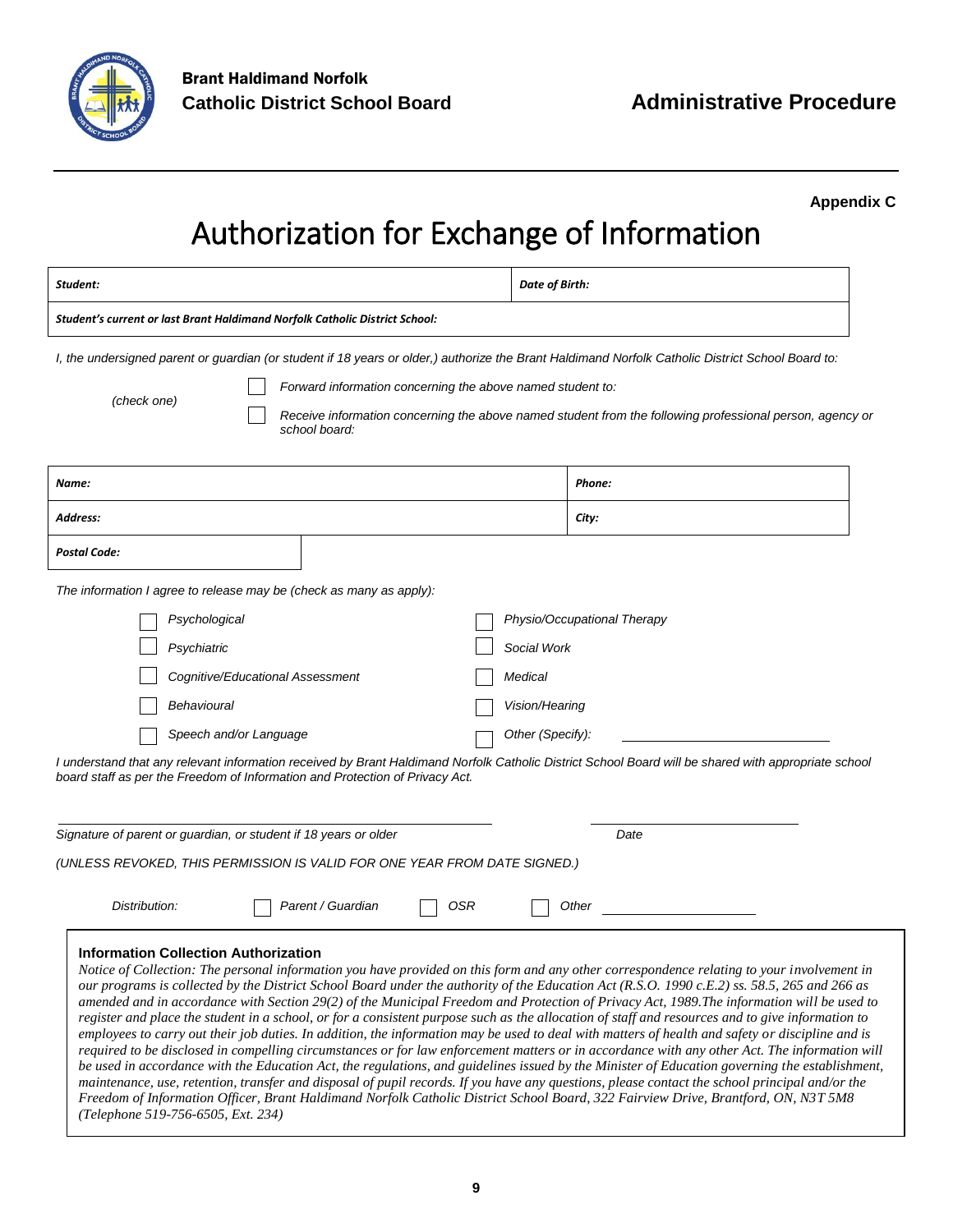

**Appendix D**

# **Partnership Service Agreement**

BETWEEN

, BHNCDSB

(Name of School)

AND

(Name of External Provider)

This Partnership Service Agreement is a mutually supportive reciprocal contract between the Brant Haldimand Norfolk Catholic District School Board and the provide the following service:

*(external partner)*

 *(external partner)* agrees to abide by the mission and vision statements of the Brant Haldimand Norfolk Catholic District School Board.

\_\_\_\_\_\_\_\_\_\_\_\_\_\_\_\_\_\_\_\_\_ *(external partner)* agrees that no fees are payable to it by the Board, and neither the Board, students/parents or staff of the Board are responsible for any expenses of **[1] [2013]** (external partner) in connection with this provision of service.

Both parties acknowledge and agree that *(external partner)* is not an agent of the Board and that none of the service providers are employees or agents of the Board.

| <b>Timeline:</b> The service will be provided by                                                                     | <i>(external partner)</i> effective from | <i>(date)</i> until |
|----------------------------------------------------------------------------------------------------------------------|------------------------------------------|---------------------|
| (date); however, either the                                                                                          | school/board or                          | external partner    |
| may terminate this agreement for any reason with reasonable notice to the other. Reasonable notice shall be 30 days. |                                          |                     |

During the time of this agreement, the following responsibilities are agreed upon:

# **EXTERNAL PARTNER**

# 1. **Procedures**

Operates within the context of the Brant Haldimand Norfolk Catholic District School Board policies, operating procedures and collective agreements including, but not limited to, the Certificate of Insurance [professional liability (errors and omissions) and general liability], Criminal Background Checks, Reporting Children in Need of Protection, and the school's and Board's Code of Conduct. The Board's policies are available on the Board's website at [www.bhncdsb.ca.](http://www.bhncdsb.ca/)